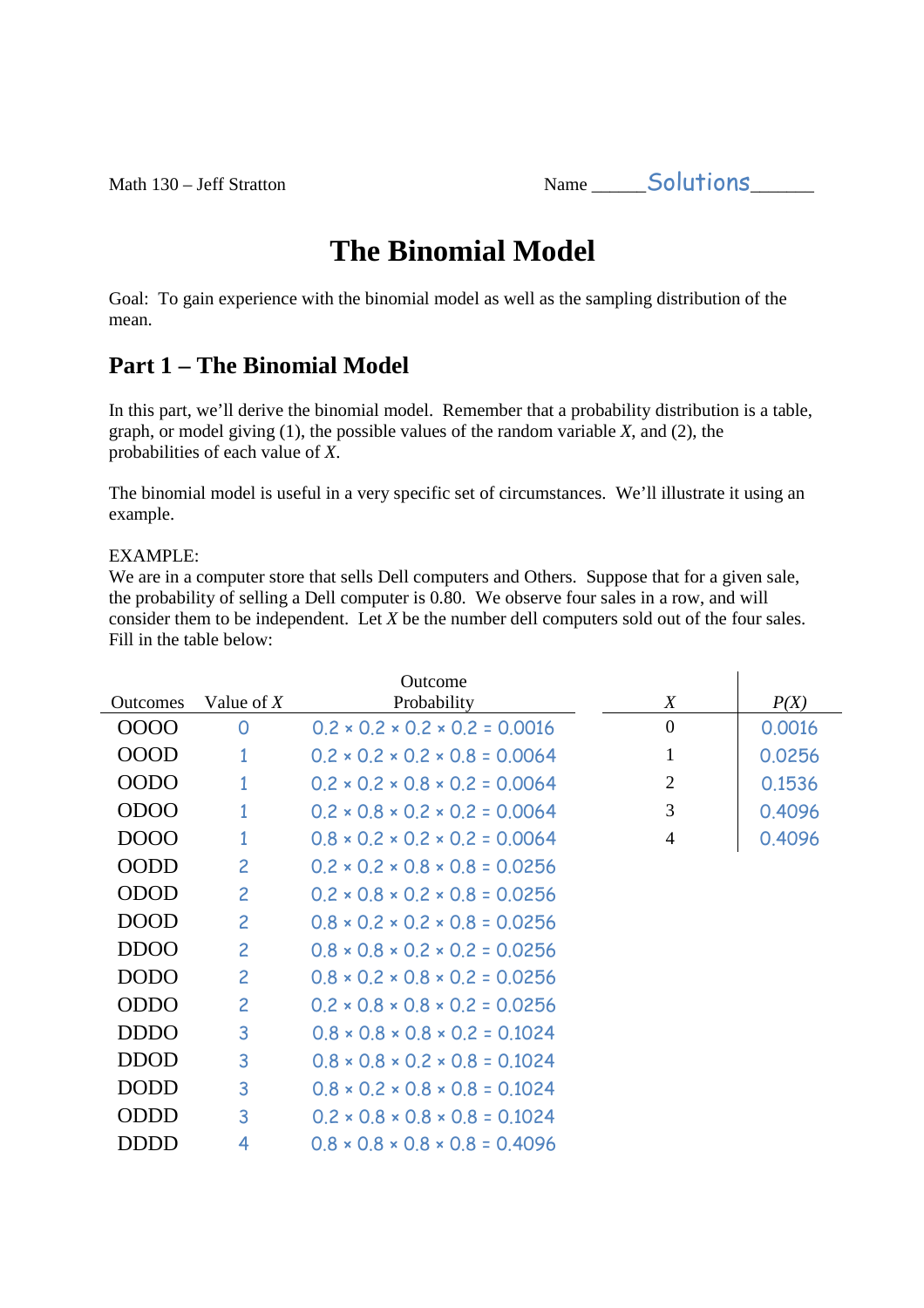Notice that the probability of each outcome in the table above can be written as the product of the probability of selling a Dell, or one minus that probability.

For example,  $P(DDDO) = 0.8 \times 0.8 \times 0.8 \times 0.2 = 0.8^3 (1 - 0.8)^1$ 

This regularity can be exploited to find the probability of *X* using a formula, which is much easier than writing down all the possible outcomes. If we'd observed the next 10 sales, figuring out the outcomes would be a *lot* harder.

We can use the following Binomial Model instead:

$$
P(X = x) = {}_{n}C_{x}p^{x}q^{n-x}, \text{ where } {}_{n}C_{x} = \frac{n!}{x!(n-x)!}
$$

 $n =$  number of trials  $p =$  probability of success (and  $q = 1 - p =$  probability of failure)  $X =$  number of successes in *n* trials

Recall that  $n! = n \times (n-1) \times (n-2) \times \cdots \times 2 \times 1$ .

Assumes:

- Only 2 possible outcomes for each trial.
- Constant prob. of successs, *p*.
- Independent trials.

**Q1]** Use the formula given above to verify each of the probabilities that you calculated above for  $X = 0, 1, 2, 3, 4$ .

We can use R to compute the number of combinations, though. There's no function native to R that will compute the number of combinations, but we can write one. To do this, we'll open R without R commander.

- Open R
- In the "R Console" window, paste the following onto the line with the ">" symbol and press ENTER.

```
combinations \leftarrow function(N,n){
   outnum <- factorial(N)/(factorial(n)*factorial(N-n)) 
   outnum 
   }
```
• Now, to compute the number of combinations of 3 dell computers out of 4, enter > combinations(4,3)

$$
P(X = 0) = \frac{4!}{0! \, 4!} 0.8^0 0.2^4 = 0.0016
$$
  
\n
$$
P(X = 1) = \frac{4!}{1! \, 3!} 0.8^1 0.2^3 = (4) 0.8^1 0.2^3 = 0.0256
$$
  
\n
$$
P(X = 2) = \frac{4!}{2! \, 2!} 0.8^2 0.2^2 = (6) 0.8^2 0.2^2 = 0.1536
$$
  
\n
$$
P(X = 3) = \frac{4!}{3! \, 1!} 0.8^3 0.2^1 = (4) 0.8^3 0.2^1 = 0.4096
$$
  
\n
$$
P(X = 4) = \frac{4!}{4! \, 0!} 0.8^4 0.2^0 = 0.4096
$$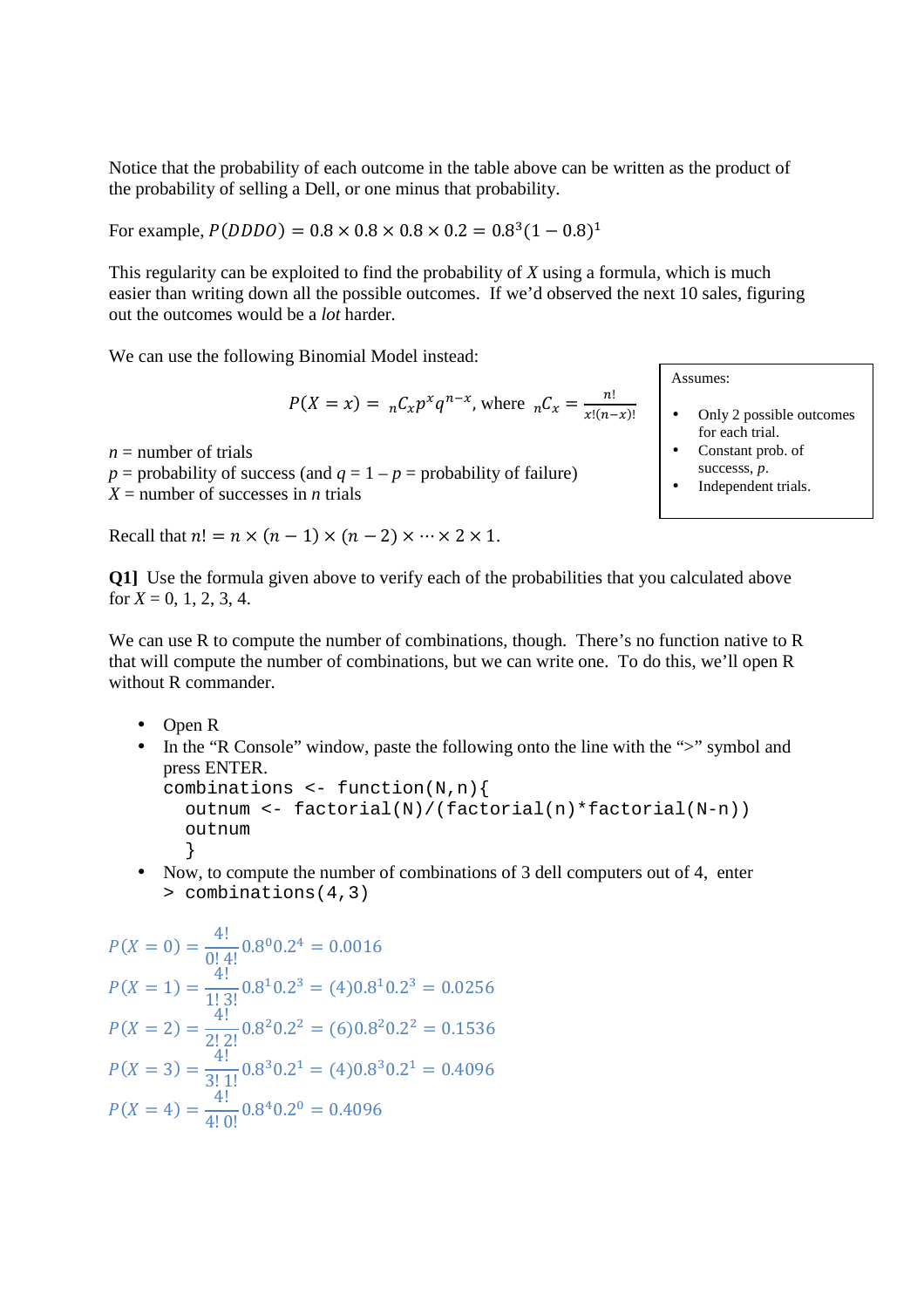**Q2]** Compute the expected value and standard deviation for *X*.

$$
E[X] = \mu = \sum_{i=1}^{n} X_i P(X_i)
$$
 and  $\sigma = \sqrt{\sum_{i=1}^{n} (X_i - \mu)^2 P(X_i)}$ 

$$
E[X] = \mu = \sum_{i=1}^{n} X_i P(X_i)
$$
  
= 0(0.0016) + 1(0.0256) + 2(0.1536) + 3(0.4096) + 4(0.4096)  
= 0 + 0.0256 + 0.3072 + 1.2288 + 1.6384  
= 3.2  

$$
\sigma^2 = \sum_{i=1}^{n} (X_i - \mu)^2 P(X_i)
$$
  
= (0 - 3.2)<sup>2</sup>(0.0016) + (1 - 3.2)<sup>2</sup>(0.0256) + (2 - 3.2)<sup>2</sup>(0.1536)  
+ (3 - 3.2)<sup>2</sup>(0.4096) + (4 - 3.2)<sup>2</sup>(0.4096)  
= 0.64  

$$
\sigma = \sqrt{0.64} = 0.8
$$

**Q3**] For the binomial model,  $E[X] = np$  and  $\sigma = \sqrt{npq}$ . Do these match the values you computed in Q2?

 $E[X] = np = 4(0.8) = 3.2$  $\sigma = \sqrt{npq} = \sqrt{4 \times 0.8 \times 0.2} = \sqrt{0.64} = 0.8$ 

Our calculations match!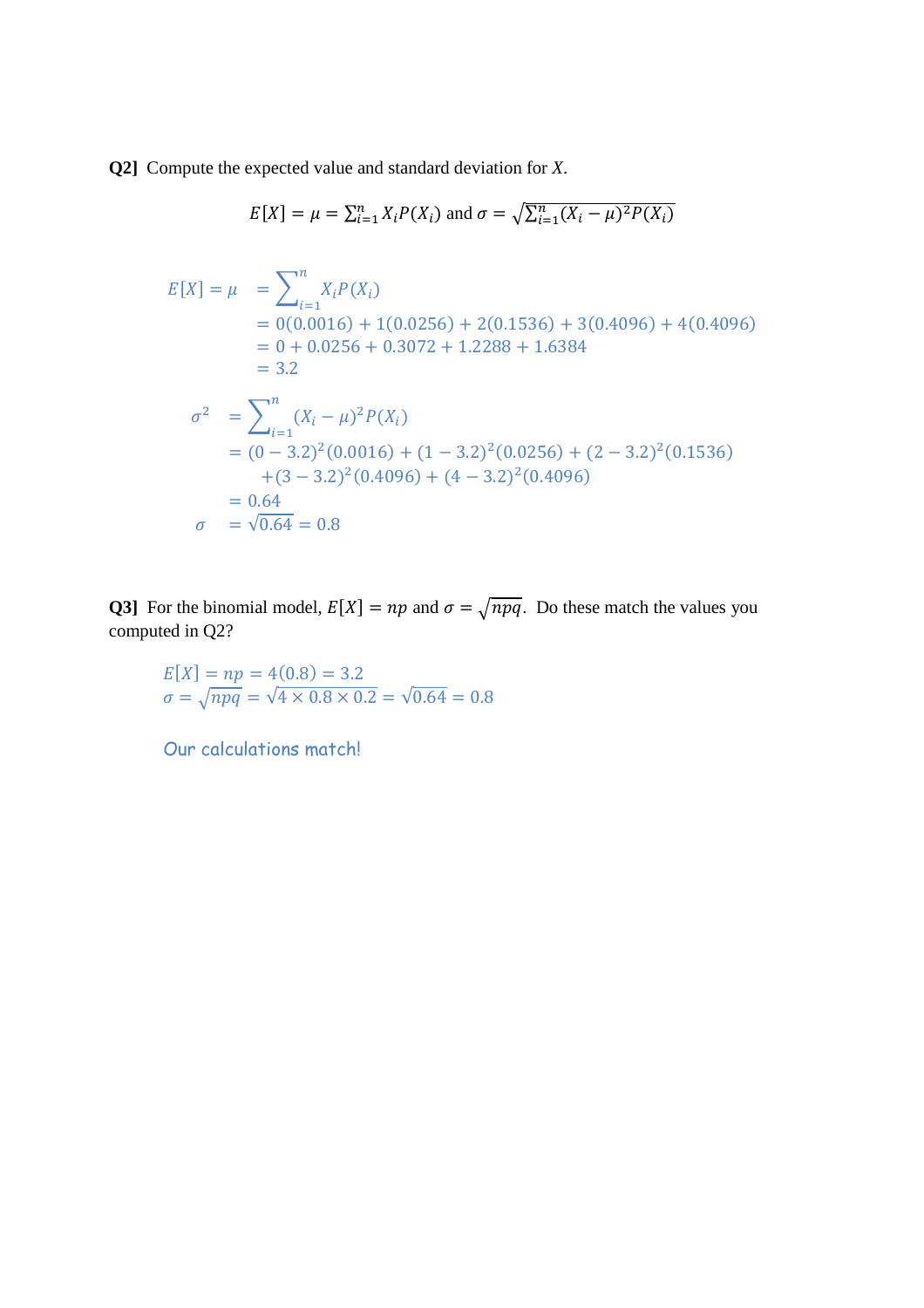### **Part 2 – Using Rcmdr to compute binomial probabilities**

Rcmdr can compute binomial probabilities. As an example, suppose we are sampling 25 light bulbs from an assembly line. The probability that an individual light bulb is defective is 0.02.

**Q4]** Find the probability that 2 light bulbs are defective. 0.0754

Go to:

Distributions  $\rightarrow$  Discrete distributions  $\rightarrow$  Binomial distribution  $\rightarrow$  Binomial probabilities

| <b>7% Binomial Probabilities</b>                 |      |
|--------------------------------------------------|------|
| Binomial trials 25<br>Probability of success .02 |      |
| Cancel<br>ΩK                                     | Help |

This will create a listing of the *X*'s from 0 to 25 along with their probabilities. Next to each value of *X* is its probability

**Q5]** Find the probability that at most 3 light bulbs are defective.

This probability is trickier. We want  $P(X \le 3)$ . We could do what we did above for Question 4 and add up the probabilities, but it is easier to get this done by the computer.

**Distributions Discrete distributions Binomial distribution Binomial tail probabilities**

| <b>7% Cumulative Binomial Probabilities</b> |                |  |  |  |
|---------------------------------------------|----------------|--|--|--|
| Variable value(s) 3                         |                |  |  |  |
| Binomial trials 25                          |                |  |  |  |
| Probability of success .02                  |                |  |  |  |
| Lower tail $\odot$                          |                |  |  |  |
| Upper tail $\bigcirc$                       |                |  |  |  |
| ОК                                          | Help<br>Cancel |  |  |  |

Since we're interested in  $\leq$ , we select the "Lower tail". If we were interested in  $P(X \geq 3)$ , we'd select the "Upper tail."

```
> pbinom(c(3), size=25, prob=0.02, lower.tail=TRUE)
[1] 0.9985541
```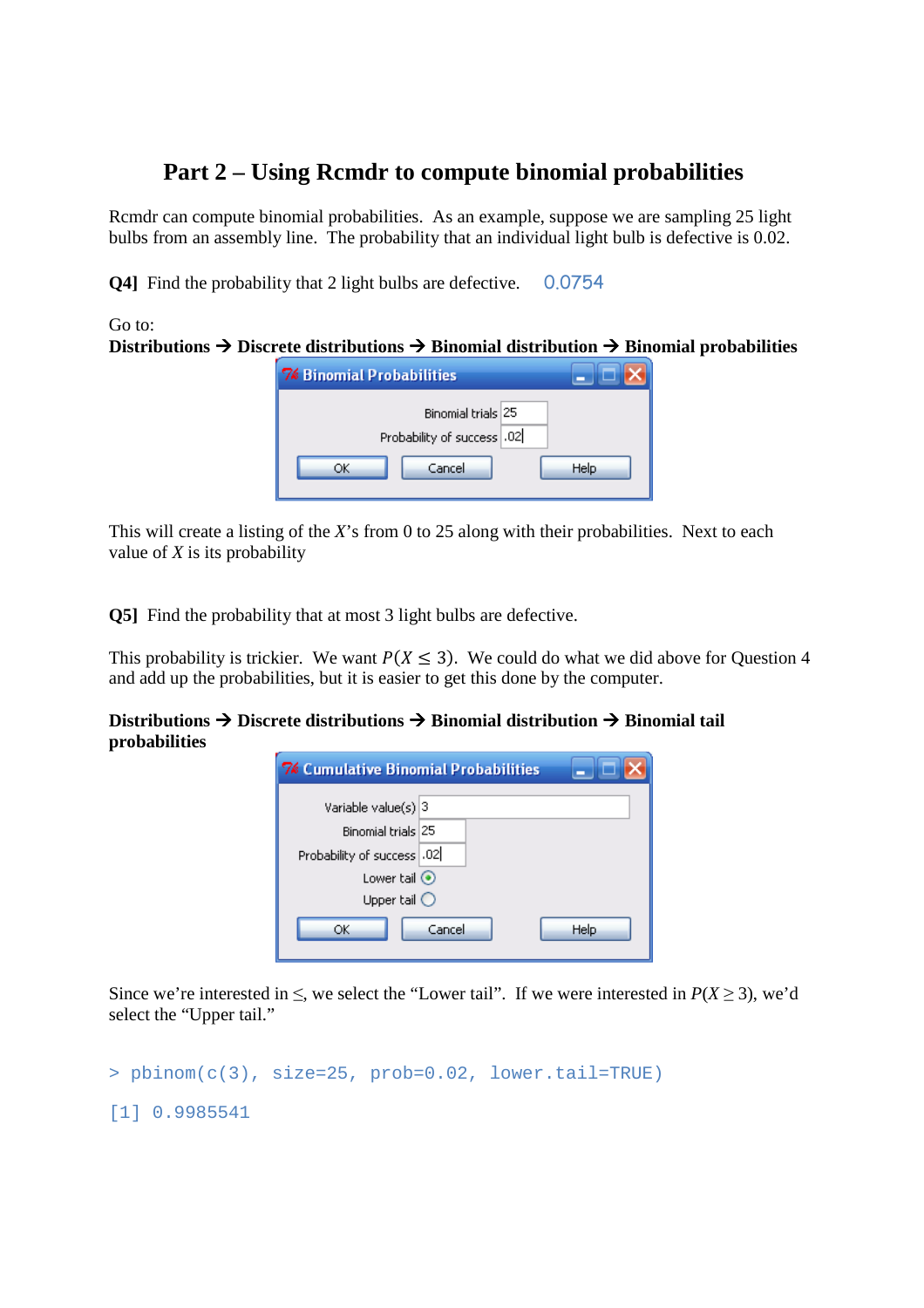**Q6**] Find the probability that between 3 and 5 (inclusive) bulbs were defective,  $P(3 \le X \le 5)$ . This may take some thought.

There are a couple of approaches here. First, we could individually find the probabilities of 3, 4, and 5 and add them up.

Second, we can think of the possibilities for  $X$ :

$$
X = 0 \quad 1 \quad 2 \quad 3 \quad 4 \quad 5 \quad 6 \quad 7 \quad 8 \quad 9 \quad ... \quad 23 \quad 24 \quad 25
$$
\n
$$
\begin{array}{c|cccc}\n & P(X \le 2) & & \\
 & P(X \le 5)\n\end{array}
$$

To get the probability between 3 and 5 inclusive, I can get the probability the X is less than or equal to 5, and subtract off the probability of being less than or equal two. This is 0.9999918 – 0.9867566 = 0.0132.

There's a 1.32% probability that between 3 and 5 light bulbs are defective.

```
> pbinom(c(2,5), size=25, prob=0.02, lower.tail=TRUE) 
[1] 0.9867566 0.9999918
```
#### **Part 3 – Plots of the binomial distribution**

From the hand calculations you did in part 1, you can see that finding Binomial probabilities by hand would be very tedious if your *n* gets large. However, the binomial distribution can be approximated by another. To see this, we'll make several plots of a binomial distribution.

You may have noticed by now that when you make plots in Rcmdr, they are created in a graphics window found in the R window. Additional graphs overwrite the graphs you've already created. We can split up the graphics window into different panes. In the original R window submit:

 $>$  par(mfrow=c(2,2))

This will split the graphics window into 2 columns and 2 rows.

Now, graph a binomial distribution with  $n = 10$  and  $p = 0.1$ . Go to **Distributions**  $\rightarrow$  **Discrete Distributions**  $\rightarrow$  **Binomial distribution**  $\rightarrow$  **Plot binomial distribution.** Put in 10 in the "Binomial trials" window, and 0.1 in the "Probability of success" window. Leave the "Plot probability mass function" radio button selected. Then click OK.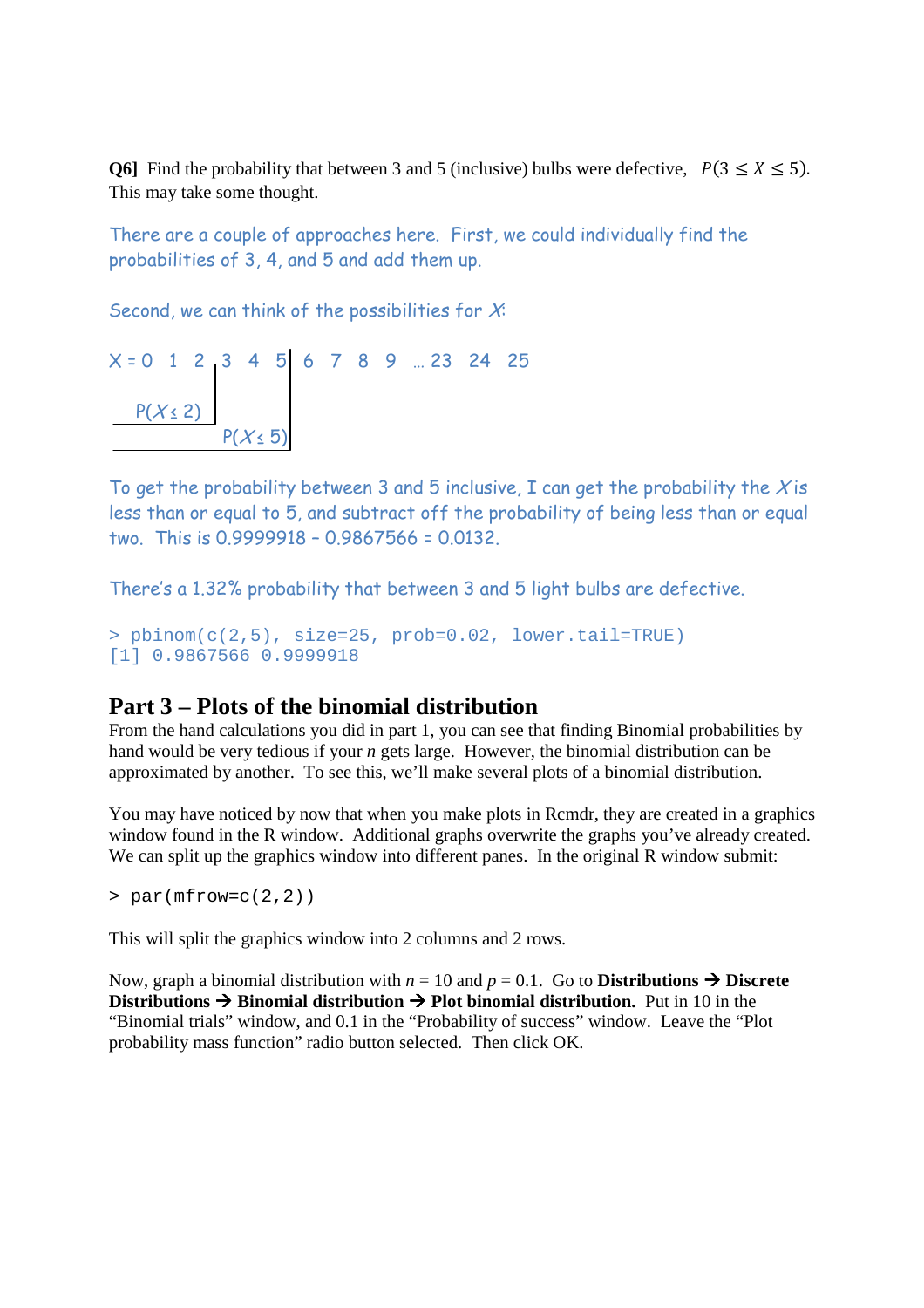Draw three additional binomial distributions:

- $n = 25, p = 0.1$
- $n = 50, p = 0.1$
- $n = 100, p = 0.1$

As *n* increases, you should notice a more familiar shape! In the past, people approximated binomial probabilities using normal probabilities when *n* was large. Now you can see why. Nowadays, computers are powerful enough that the "normal approximation of the binomial" isn't often needed.

The plots are shown below. We see the distribution looking more and more normal as the sample size n increases.



ibution: Binomial trials=10, Probabilibution: Binomial trials=25, Probabil

ibution: Binomial trials=50, Probabilibution: Binomial trials=100, Probabi

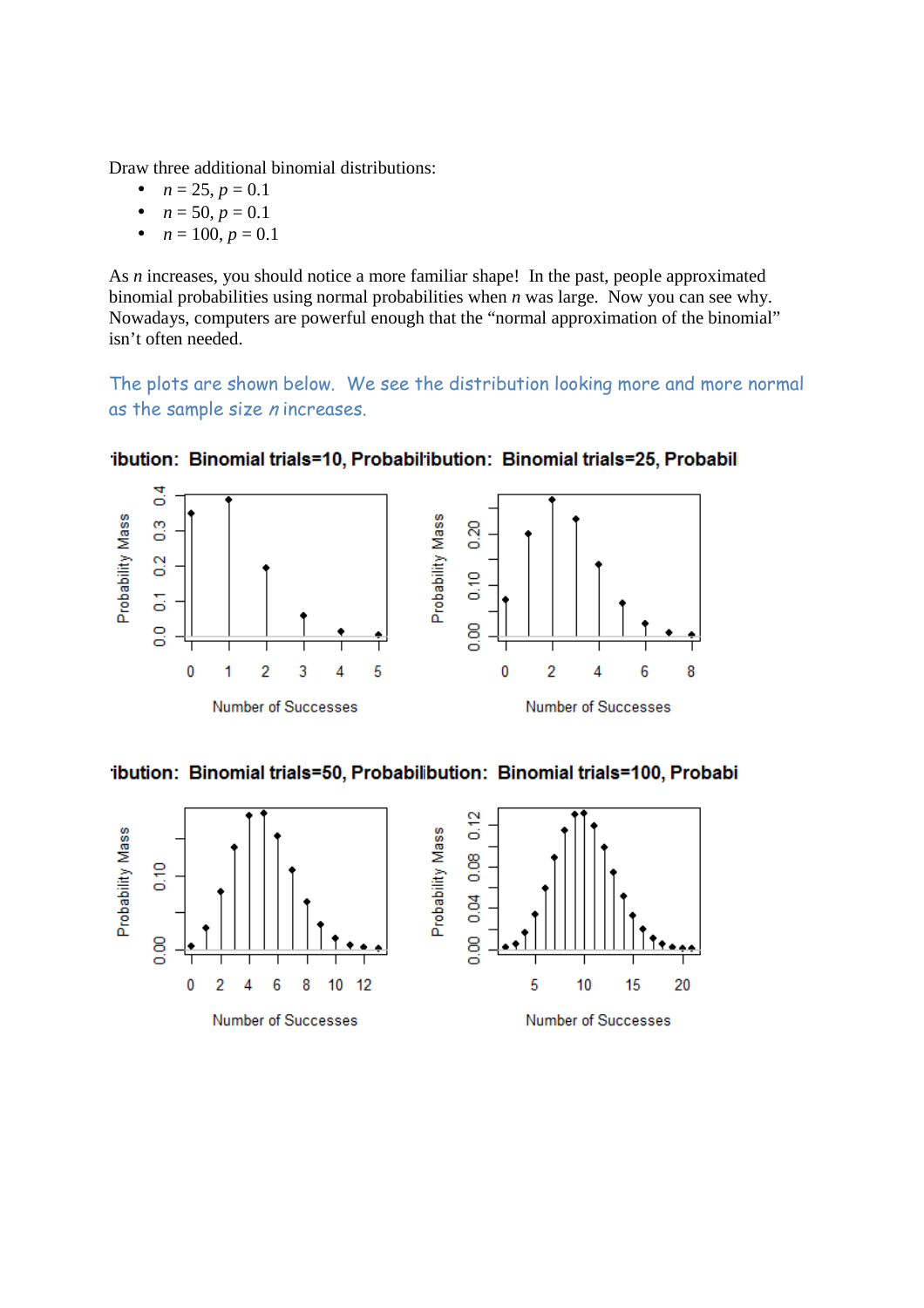#### **Part 4 – The Sampling Distribution of the Mean**

In this part, we'll investigate the sampling distribution of the mean. Just as a random variable X has a distribution, so does a mean of that variable. For example, let's consider the Class Data and the number of countries visited. Consider the class to be our population of interest. We're going to take samples of size 5 and use that to try to estimate the mean and standard deviation of the number of countries visited.

How does  $\bar{X}$  behave? The surprising thing is that it behaves normally with the same center as your population, but a smaller variance.

We'll investigate this using our class data about the number of countries visited. We'll take a bunch (1,000) of random samples of size 5, and calculate the average number of countries visited for each repeated sample. Looking at a plot of these averages, we can see how the sample mean behaves.

We'll use R to investigate this. Rcmdr can't do this for us. Open R, and then go to File  $\rightarrow$  New Script.

This will open a "Script window" in R. You can write R programs there. Then you can highlight sections of code and run it by hitting CTRL-R. Paste the following code into your script window. Then, submit the code in R by going to **Edit**  $\rightarrow$  **Run all**.

```
################################### 
### Script for Lab #5 - MATH 17 ### 
################################### 
# Read the data 
country <- c(1,2,2,3,4,4,4,4,5,5,7,7,8,8,8,9,9,10,12,14) 
# Print out the data 
country 
# Histogram of the original data 
Hist(country,main="Number of Countries Visited") 
# Get the mean and standard deviation of the class 
mean(country) 
sd(country) 
# Now, consider a sample of 5 students from the class 
classamp <- sample(country,5,replace=TRUE) 
mean(classamp) 
sd(classamp) 
# Let's repeat the sampling many times, and look 
# at a histogram and the mean/standard deviation of X-bar 
sampclass <- matrix(NA,1000,5)
for(i in 1:1000){ 
  sampclass[i,] <- sample(country, 5, replace=TRUE)
 }
```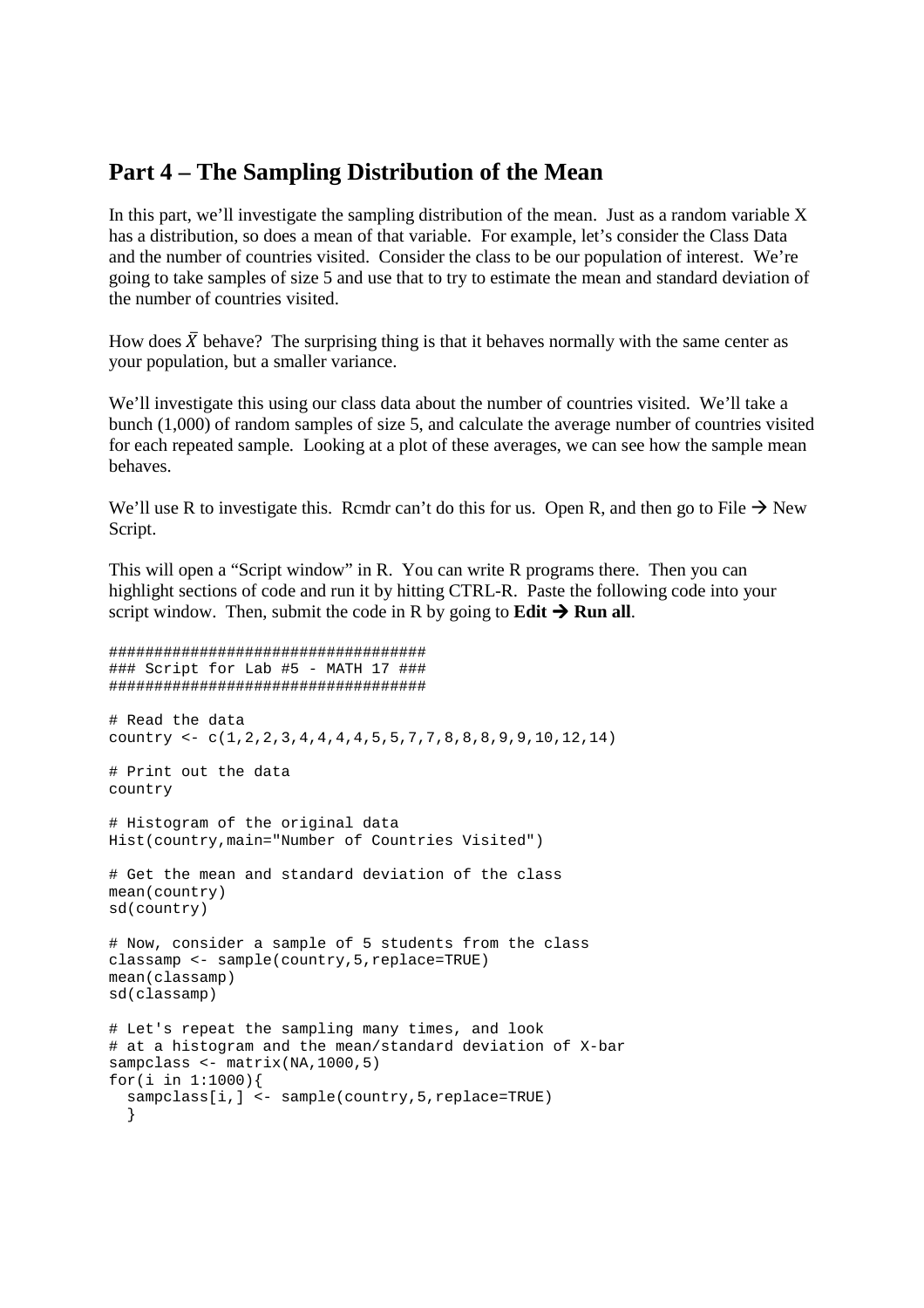```
# Get a vector of the means of each sample of 5 students 
xbar <- apply(sampclass,1,mean) 
# Get histogram and mean/sd of the xbars 
Hist(xbar,main="Average of 1000 Samples of Size 5")
mean(xbar) 
sd(xbar) 
# Compare Std. Dev. of xbar to sigma/root(n) 
sd(country)/sqrt(5)
```
**Q7]** Describe the histogram of the original data. What are the mean and standard deviation of the original data?

The original data seem to have two peaks, but the center is at about 5 with a spread from 0 to 13 countries. The mean and standard deviation are 6.3 and 3.28 countries.



Number of Countries VisiteAverage of 1000 Samples of Si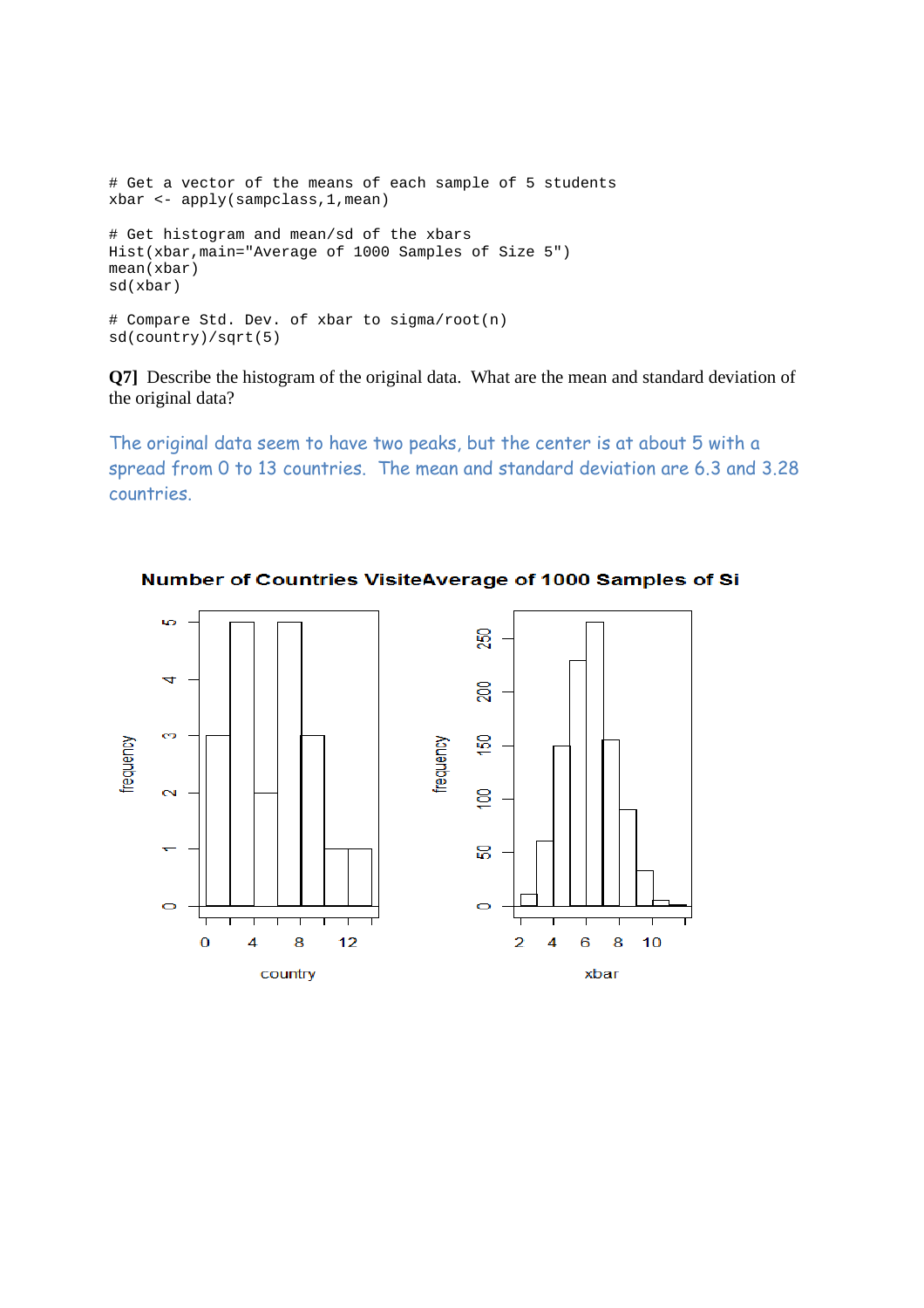**Q8**] Describe the histogram of the averages of samples of size 5. Find the mean and standard deviation of the sample data. How do they compare to those above? You should find that the standard deviation of your sample xbars is close to the standard deviation of your original data divided by the square root of the sample size.

The histogram of the sample averages looks much more normal. It is centered at about 7 with a spread from 2 to 12. The mean and standard deviation are 6.3006 and 1.52544.

If I take my original standard deviation and divide by the square root of the sample size, I get 1.55665, pretty close to the standard deviation of my sample averages.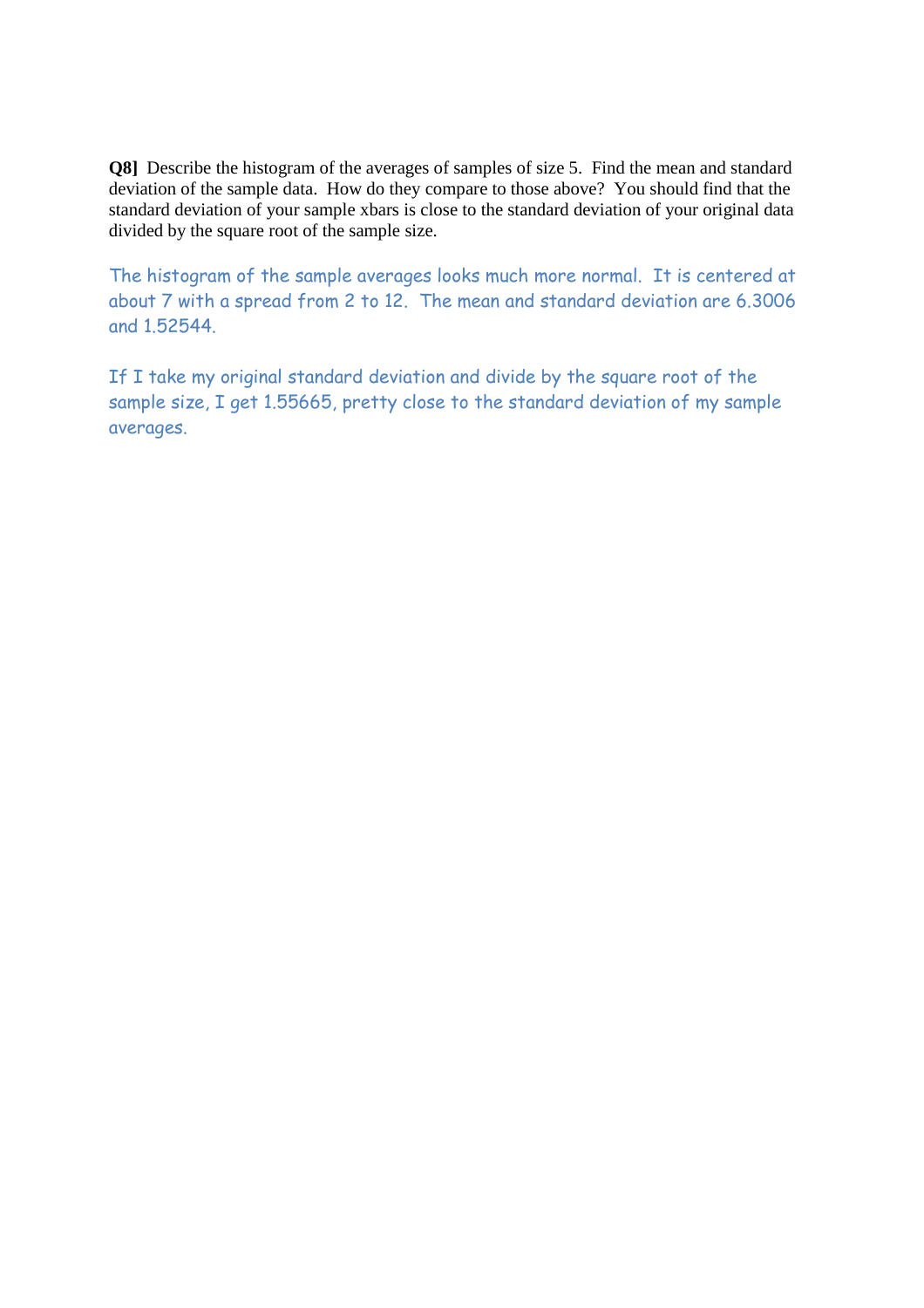## **Part 4 – More Sampling Distribution of the Sample Mean**

For sample means, we will learn about the sampling distribution via an applet (link online). Steer your (Java-enabled) browsers to

http://onlinestatbook.com/stat\_sim/sampling\_dist/index.html. In this applet, when you first hit Begin, a histogram of a normal distribution is displayed at the top of the screen. This is the parent population from which samples are taken (think of it as the bin of balls) except it's showing the distribution. The mean of that distribution is indicated by a small blue line and the median is indicated by a small purple line. Since the mean and median are the same for a normal distribution, the two lines overlap. The red line extends from the mean one standard deviation in each direction.

The second histogram displays the sample data. This histogram is initially blank. The third and fourth histograms show the distribution of statistics computed from the sample data. The option N in those histograms is the sample size you are drawing from the population. We will be exploring the distribution of the sample mean by drawing many samples from the parent distribution and examining the distribution of the sample means we get.

Step 1. Describe the parent population. What distribution is it and what is its mean and standard deviation?

Step 2. You can see the third histogram is already set to "Mean", with a sample size of  $N = 5$ . Click Animated sample once. The animation shows five observations being drawn from the parent distribution. Their mean is computed and dropped down onto the third histogram. For your sample, what was the sample mean?

Step 3. Click Animated sample again. A new set of five observations are drawn, their mean is computed and dropped as the second sample mean onto the third histogram. What did the mean of the sample means (yes, we are interested in the mean of sample means as part of the sampling distribution) change to?

Step 4. Click Animated sample one more time. What did the mean of the sample means update to now?

Step 5. Click 10,000. This takes 10,000 samples at once (no more animation) and will place those 10,000 sample means on the third histogram and update the mean and standard deviation of the sample means. Record the mean and standard deviation of the sample means. What shape does this third histogram have? How do these findings compare to the parent distribution?

Step 6. Hit Clear Lower 3 in the upper right corner. Change  $N = 5$  to  $N = 25$  for the third histogram. Do animated sample at least once (convince yourself it is actually samples of 25 now). Then take 10,000 at once. Record the mean and standard deviation of the sample means. What shape does the third histogram have? How do these findings compare to the parent distribution?